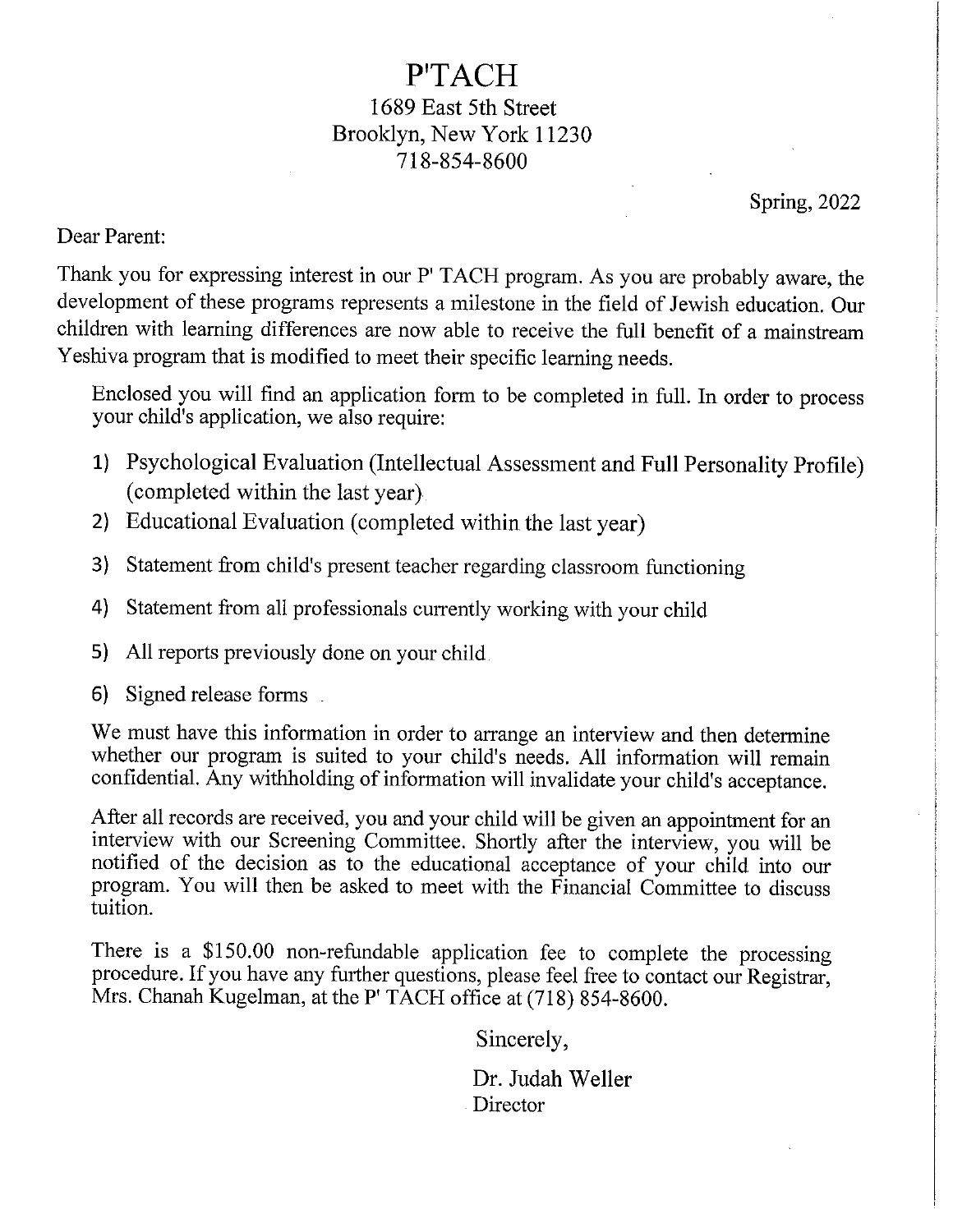

|                             | ALL INFORMATION INCLUDED HEREIN WILL REMAIN STRICTLY CONFIDENTIAL. |
|-----------------------------|--------------------------------------------------------------------|
|                             |                                                                    |
|                             |                                                                    |
|                             |                                                                    |
|                             |                                                                    |
| <b>FATHER III</b>           | MOTHER III                                                         |
|                             |                                                                    |
|                             |                                                                    |
|                             |                                                                    |
|                             |                                                                    |
|                             |                                                                    |
|                             |                                                                    |
|                             |                                                                    |
| GRANDPARENTS                | <b>GRANDPARENTS      </b>                                          |
|                             |                                                                    |
|                             |                                                                    |
| $City$ $City$ $State$ $Zip$ |                                                                    |
|                             |                                                                    |
|                             |                                                                    |
|                             |                                                                    |

Educating Children For Life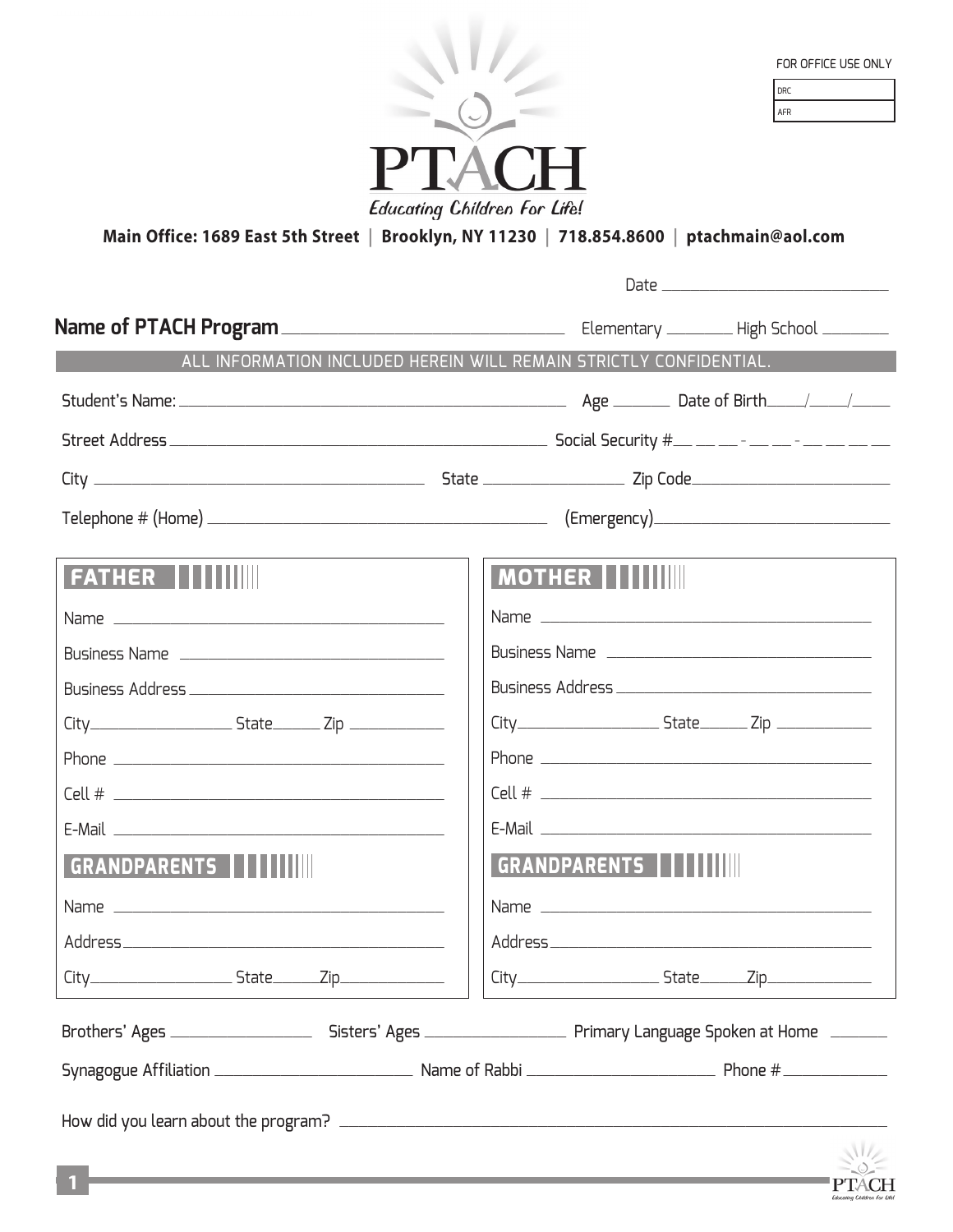## **SCHOOL HISTORY TITHING**

#### LIST THE SCHOOLS YOUR CHILD HAS ATTENDED (list most recent - first)

| School & Address                                                                                                                            | Dates                                                                                                                  | Grade        |
|---------------------------------------------------------------------------------------------------------------------------------------------|------------------------------------------------------------------------------------------------------------------------|--------------|
|                                                                                                                                             |                                                                                                                        |              |
|                                                                                                                                             |                                                                                                                        |              |
|                                                                                                                                             |                                                                                                                        |              |
|                                                                                                                                             |                                                                                                                        |              |
| Has any grade been repeated? Ves Mo What Grade?                                                                                             |                                                                                                                        |              |
| If your child has/or is receiving special services from any school, agency, private specialist or clinic,<br>please complete the following: |                                                                                                                        |              |
| <b>AREAS</b>                                                                                                                                | <b>SCHOOL OR AGENCY</b>                                                                                                | <b>DATES</b> |
|                                                                                                                                             |                                                                                                                        |              |
|                                                                                                                                             |                                                                                                                        |              |
|                                                                                                                                             |                                                                                                                        |              |
|                                                                                                                                             |                                                                                                                        |              |
| Has your child seen a psychologist or counselor some time in the last four years for counseling?<br>$\Box$ Yes $\Box$ No                    |                                                                                                                        |              |
|                                                                                                                                             |                                                                                                                        |              |
| Does your child suffer from any illness? (e.g. allergies, sinus infections, Seizures, or asthma etc.)<br>$\Box$ Yes $\Box$ No Which? $\Box$ |                                                                                                                        |              |
| Has your child ever been hospitalized? Ves Mo At what age?                                                                                  |                                                                                                                        |              |
| Has your child ever been on medication for control of an attention or behavioral issue? $\Box$ Yes $\Box$ No                                |                                                                                                                        |              |
|                                                                                                                                             | A convulsive disorder? $\Box$ Yes $\Box$ No                                                                            |              |
|                                                                                                                                             |                                                                                                                        |              |
|                                                                                                                                             |                                                                                                                        |              |
|                                                                                                                                             |                                                                                                                        |              |
| Does your child wear glasses? □ Yes □ No From what age? _________<br>$\frac{1}{2}$                                                          | <u> 1989 - Johann Stoff, deutscher Stoffen und der Stoffen und der Stoffen und der Stoffen und der Stoffen und der</u> |              |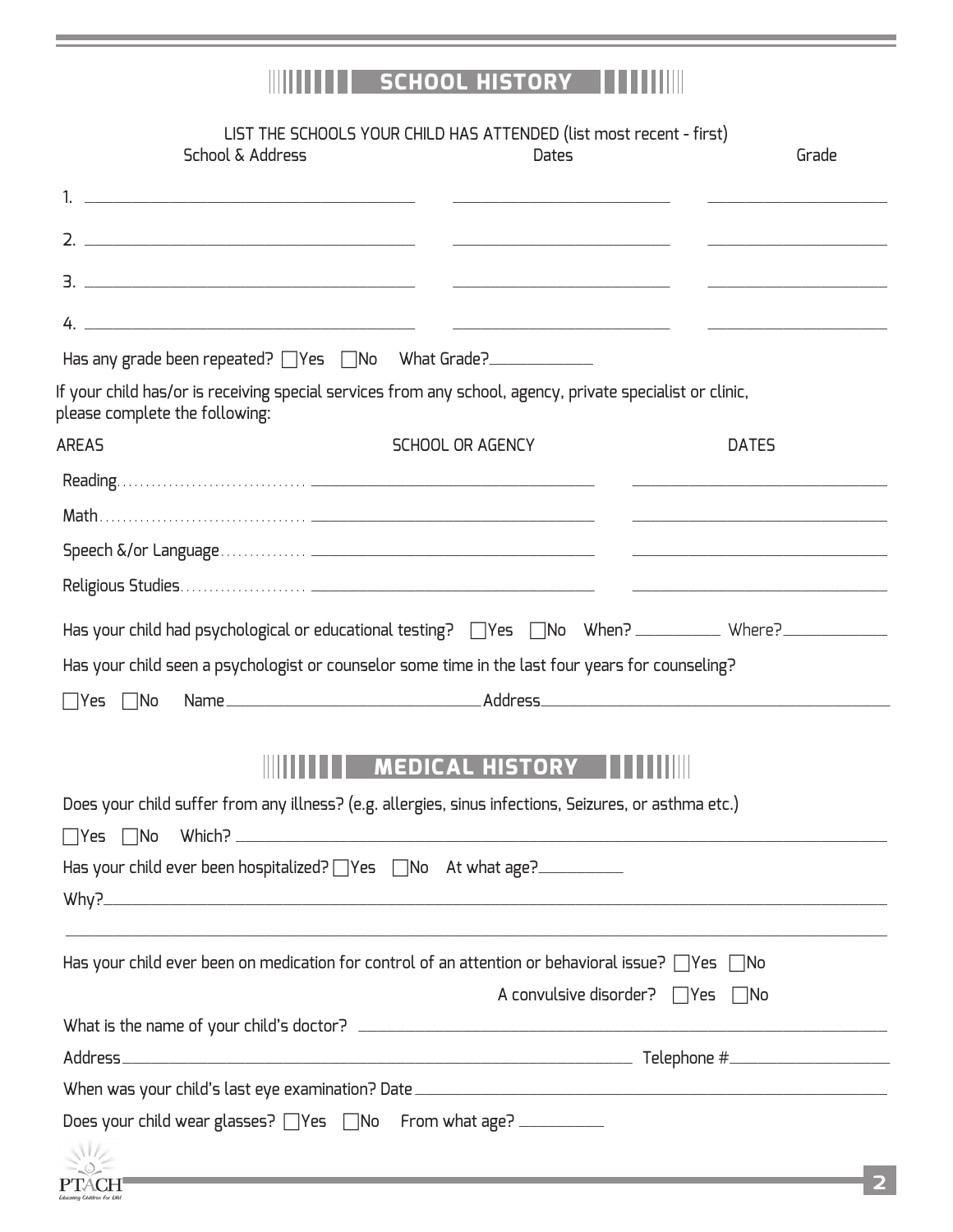#### **GENERAL BEHAVIOR** WITH Ш

For each of the following, check Yes or No and give an explanation if necessary:

| Has tendency to tune in and tune out |                                                                                                                   |
|--------------------------------------|-------------------------------------------------------------------------------------------------------------------|
|                                      | of listening situations $\ldots \ldots \ldots \ldots \square$ Yes $\Box$ No $\ldots \ldots \ldots \ldots \square$ |
| Seems to understand things better    |                                                                                                                   |
|                                      |                                                                                                                   |
| Comprehends verbal requests,         |                                                                                                                   |
|                                      |                                                                                                                   |
|                                      |                                                                                                                   |
|                                      |                                                                                                                   |
|                                      |                                                                                                                   |
|                                      |                                                                                                                   |

Please indicate below any further information about your child's background (at home and in learning situations) in terms of particular weaknesses and strengths that you feel would be helpful to us in planning an educational program for him/ her.

\_\_\_\_\_\_\_\_\_\_\_\_\_\_\_\_\_\_\_\_\_\_\_\_\_\_\_\_\_\_\_\_\_\_\_\_\_\_\_\_\_\_\_\_\_\_\_\_\_\_\_\_\_\_\_\_\_\_\_\_\_\_\_\_\_\_\_\_\_\_\_\_\_\_\_\_\_\_\_\_\_\_\_\_\_\_\_

\_\_\_\_\_\_\_\_\_\_\_\_\_\_\_\_\_\_\_\_\_\_\_\_\_\_\_\_\_\_\_\_\_\_\_\_\_\_\_\_\_\_\_\_\_\_\_\_\_\_\_\_\_\_\_\_\_\_\_\_\_\_\_\_\_\_\_\_\_\_\_\_\_\_\_\_\_\_\_\_\_\_\_\_\_\_\_

\_\_\_\_\_\_\_\_\_\_\_\_\_\_\_\_\_\_\_\_\_\_\_\_\_\_\_\_\_\_\_\_\_\_\_\_\_\_\_\_\_\_\_\_\_\_\_\_\_\_\_\_\_\_\_\_\_\_\_\_\_\_\_\_\_\_\_\_\_\_\_\_\_\_\_\_\_\_\_\_\_\_\_\_\_\_\_

\_\_\_\_\_\_\_\_\_\_\_\_\_\_\_\_\_\_\_\_\_\_\_\_\_\_\_\_\_\_\_\_\_\_\_\_\_\_\_\_\_\_\_\_\_\_\_\_\_\_\_\_\_\_\_\_\_\_\_\_\_\_\_\_\_\_\_\_\_\_\_\_\_\_\_\_\_\_\_\_\_\_\_\_\_\_\_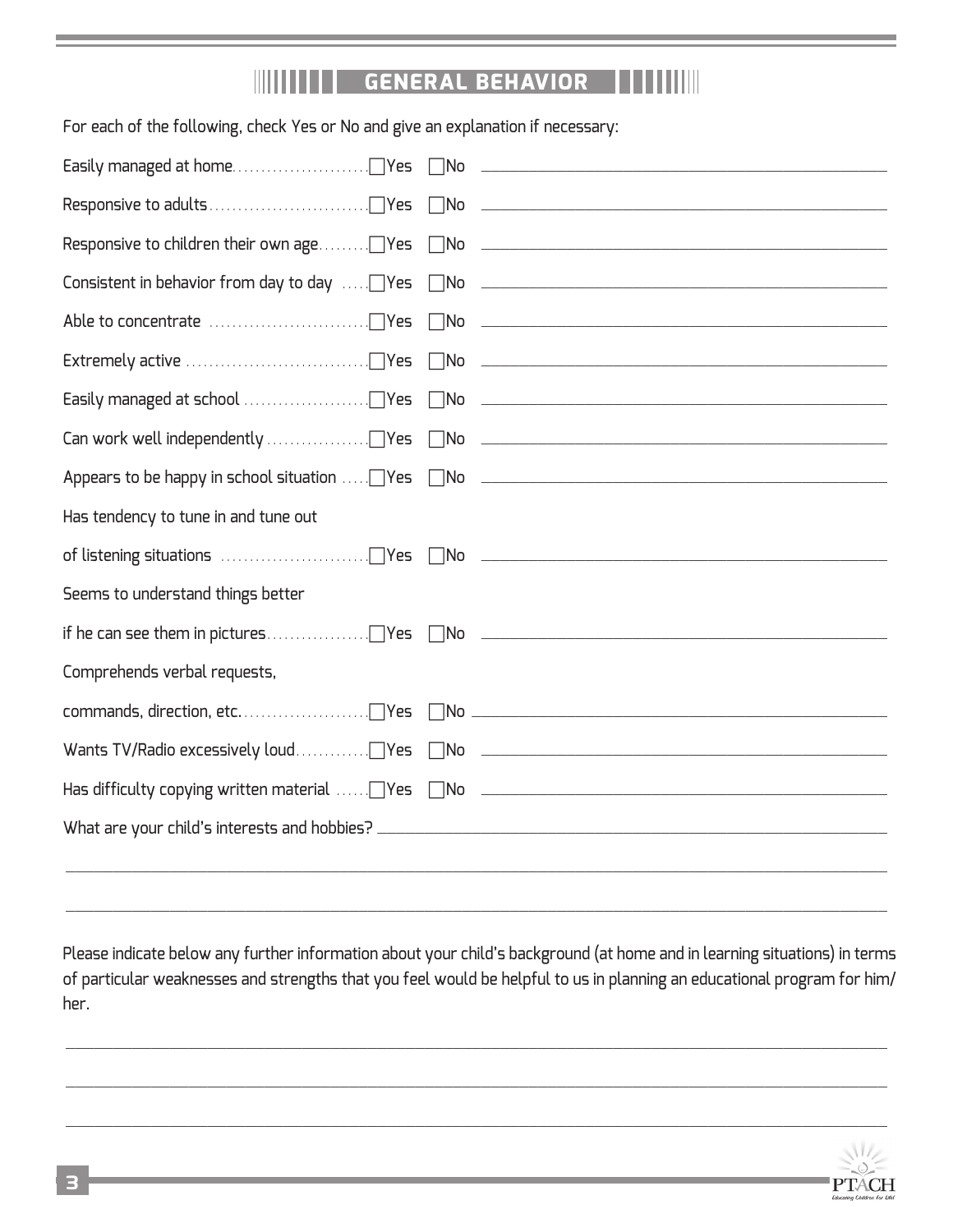|                                                                                                                                                | To the best of your knowledge, please describe your child's ability in the following areas: |                          |        |                                                                                                                  |  |
|------------------------------------------------------------------------------------------------------------------------------------------------|---------------------------------------------------------------------------------------------|--------------------------|--------|------------------------------------------------------------------------------------------------------------------|--|
| Grade Level                                                                                                                                    | Below                                                                                       | On                       | Above  | Comments:                                                                                                        |  |
| Reading $\Box$                                                                                                                                 |                                                                                             |                          |        |                                                                                                                  |  |
| Writing $\ldots$ . $\ldots$ . $\Box$                                                                                                           |                                                                                             | $\vert \ \ \vert$        |        |                                                                                                                  |  |
| Arithmetic $\ldots$ $\Box$                                                                                                                     |                                                                                             | $\overline{\phantom{a}}$ | $\Box$ |                                                                                                                  |  |
| Hebrew Reading  [                                                                                                                              |                                                                                             | $\Box$                   | $\Box$ |                                                                                                                  |  |
|                                                                                                                                                |                                                                                             | $\vert \ \ \vert$        | $\Box$ | and the control of the control of the control of the control of the control of the control of the control of the |  |
| Chumash $\ldots$                                                                                                                               |                                                                                             | $\vert \ \ \vert$        |        | and the control of the control of the control of the control of the control of the control of the control of the |  |
| Gemorah  n                                                                                                                                     |                                                                                             |                          |        |                                                                                                                  |  |
| Organization  [                                                                                                                                |                                                                                             |                          |        |                                                                                                                  |  |
|                                                                                                                                                |                                                                                             |                          |        |                                                                                                                  |  |
|                                                                                                                                                |                                                                                             |                          |        |                                                                                                                  |  |
|                                                                                                                                                |                                                                                             |                          |        |                                                                                                                  |  |
|                                                                                                                                                |                                                                                             |                          |        | At P'TACH, we look for an active parental involvement in the education of the children.                          |  |
|                                                                                                                                                |                                                                                             |                          |        |                                                                                                                  |  |
|                                                                                                                                                |                                                                                             |                          |        |                                                                                                                  |  |
|                                                                                                                                                |                                                                                             |                          |        |                                                                                                                  |  |
|                                                                                                                                                |                                                                                             |                          |        |                                                                                                                  |  |
| How do you feel about your child being in the P'TACH program?                                                                                  |                                                                                             |                          |        |                                                                                                                  |  |
|                                                                                                                                                |                                                                                             |                          |        |                                                                                                                  |  |
|                                                                                                                                                |                                                                                             |                          |        |                                                                                                                  |  |
|                                                                                                                                                |                                                                                             |                          |        |                                                                                                                  |  |
| All of the information I have given is true and to the best of my knowledge is an accurate description of my child's<br>history and abilities. |                                                                                             |                          |        |                                                                                                                  |  |
|                                                                                                                                                |                                                                                             |                          |        |                                                                                                                  |  |
|                                                                                                                                                |                                                                                             |                          |        |                                                                                                                  |  |
|                                                                                                                                                |                                                                                             |                          |        |                                                                                                                  |  |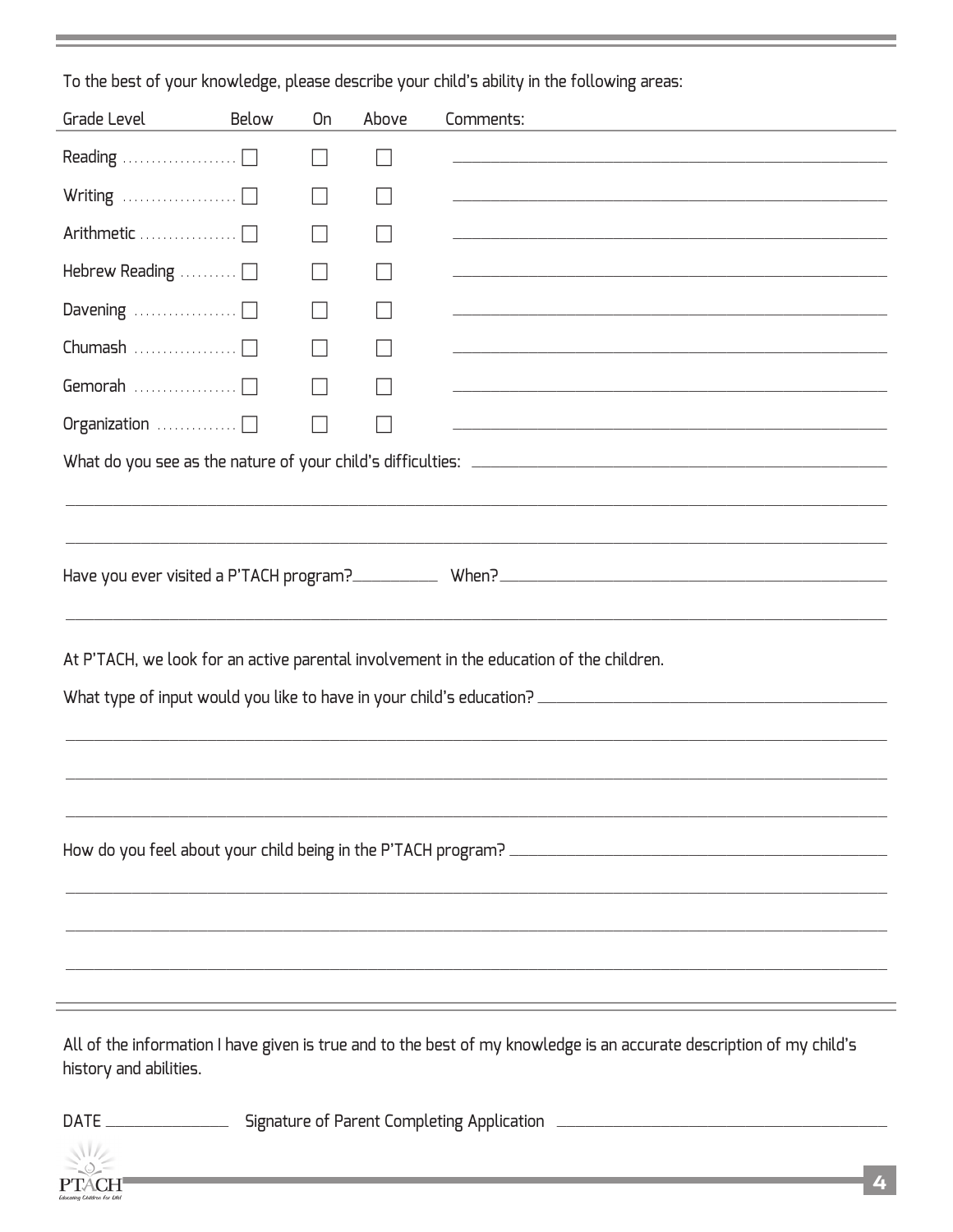#### **P'TACH** 1689 East 5<sup>th</sup> Street

Brooklyn, New York 11230 718-854-8600

 **\_\_\_\_\_\_\_\_\_\_\_\_\_\_\_\_\_\_\_\_\_\_\_\_\_**

#### **R E L E A S E F O R M**

*Date* **Date** 

**Note to Parents:**

**Please fill out and sign one Release Form for each person or agency that has information about your child relevant to your application to the P'TACH program. These forms are necessary to expedite the Screening process for your application.**

#### **NAME AND ADDRESS OF PERSON OR AGENCY**

**\_\_\_\_\_\_\_\_\_\_\_\_\_\_\_\_\_\_\_\_\_\_\_ \_\_\_** 

**\_\_\_\_\_\_\_\_\_\_\_\_\_\_\_\_\_\_\_\_\_\_\_\_\_\_\_\_\_\_\_**

**\_\_\_\_\_\_\_\_\_\_\_\_\_\_\_\_\_\_\_\_\_\_\_\_\_\_\_\_\_\_\_ City, State and Zip**

**I hereby authorize P'TACH to obtain from the above named person or agency, information concerning any educational information, diagnosis, or condition revealed as a result of examination, treatment, psychological testing, or observation.**

 **\_\_\_\_\_\_\_\_\_\_\_\_\_\_\_\_\_\_\_\_\_**

 **Parent's Signature**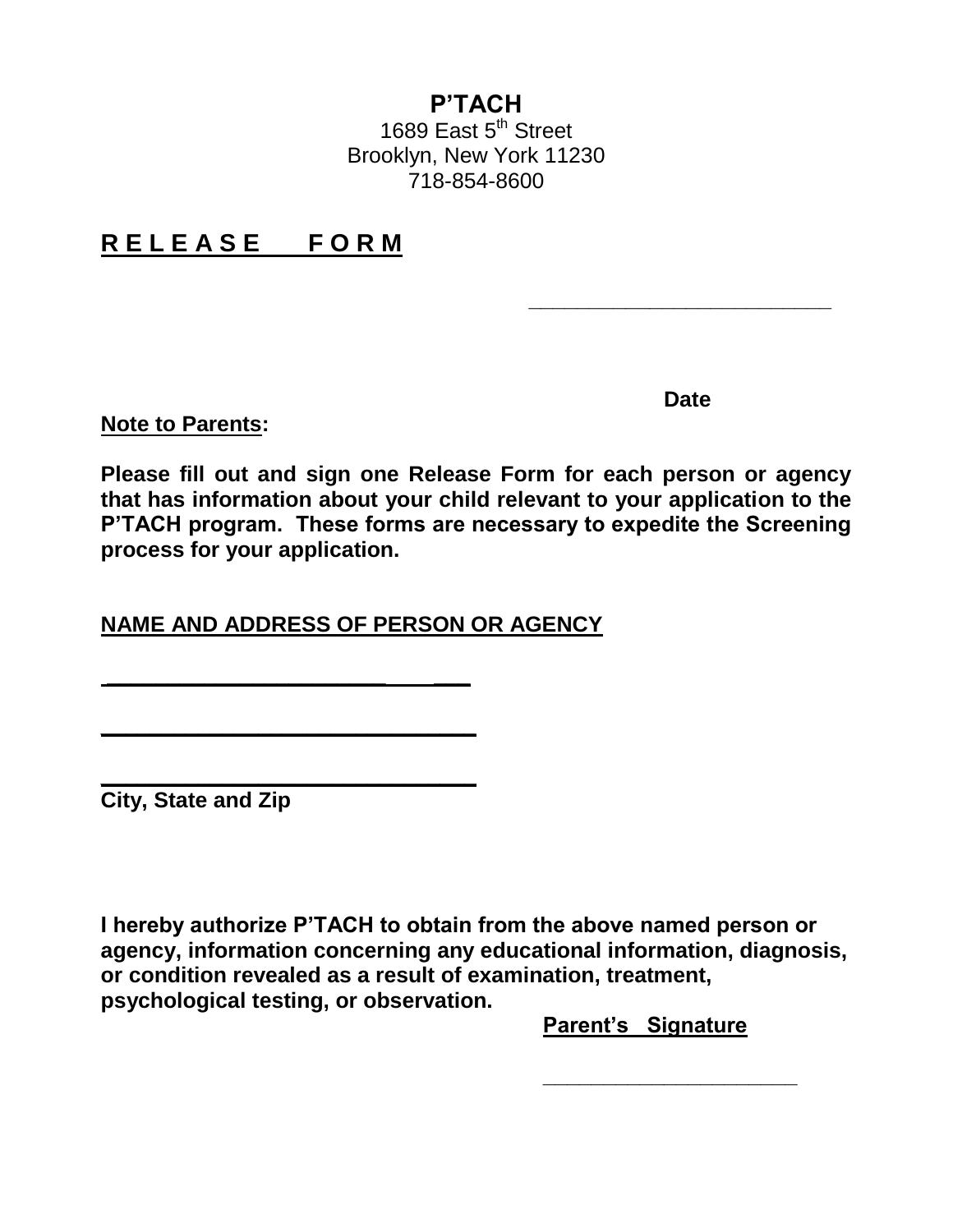# P'TACH

1689 East 5<sup>th</sup> Street Brooklyn, New York 11230 718-854-8600

#### TUITION SCHEDULE FOR THE 2021-2022 SCHOOL YEAR

| <b>Yeshiva University High School for Boys:</b> | \$48,000. |  |
|-------------------------------------------------|-----------|--|
| Yeshiva University High School for Girls:       | \$48,000. |  |

**Chaim Berlin High School:** \$46,500.

**Chaim Berlin Elementary:** \$46,500.

**Bais Yaakov D'Rav Meir:** \$46,500.

Additional fees for each program are:

Registration \$1,000.

> Transportation and all student activities fees where applicable, are not included in above tuition.